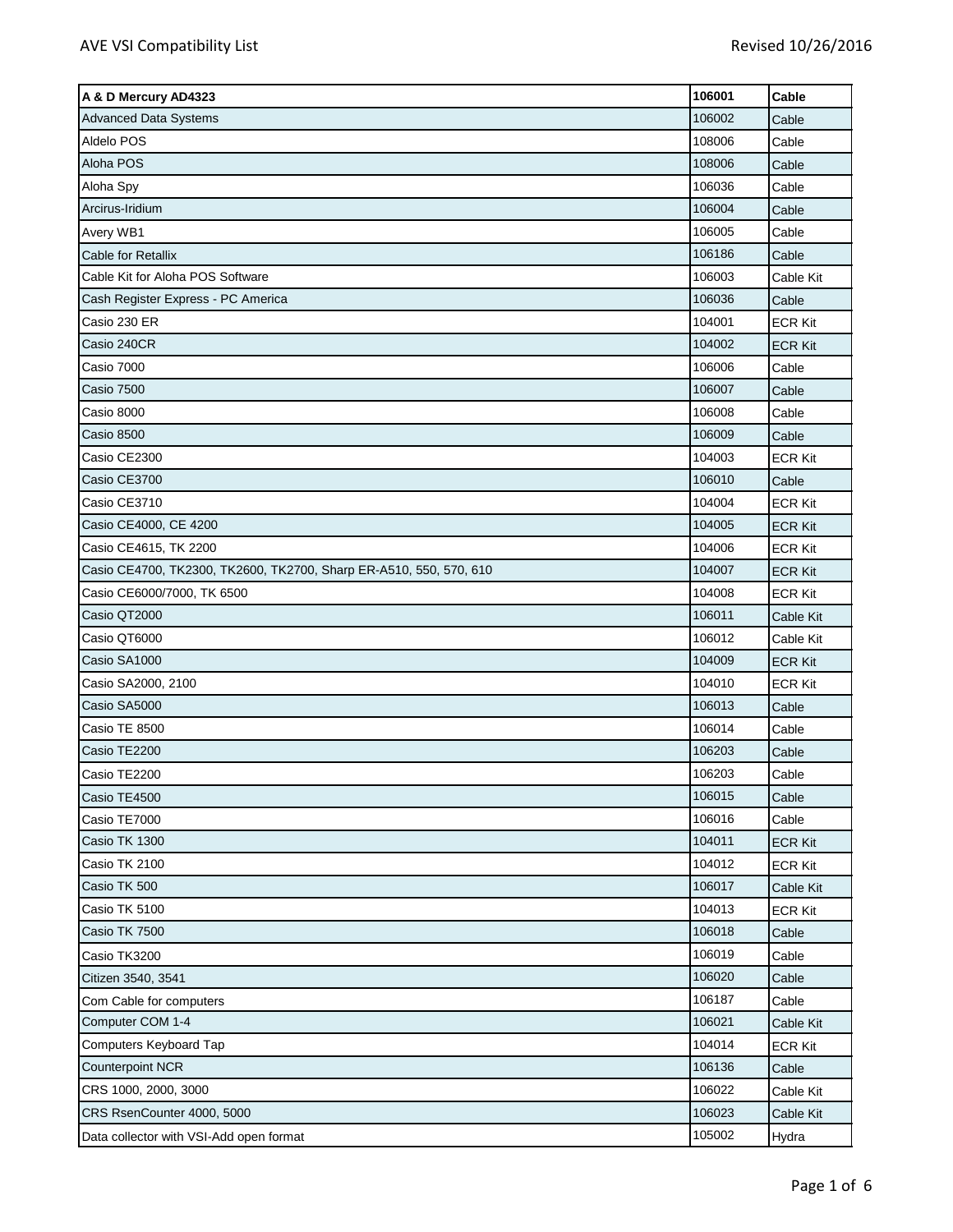| Data Interfac-work in conjunction with Hydra to format POS data | 105001 | RegCom         |
|-----------------------------------------------------------------|--------|----------------|
| Datachecker/ICL Mainframe                                       | 106024 | Cable          |
| Datasym 6000                                                    | 106025 | Cable          |
| Datasym D2000, 2010, 2500, H2000                                | 106026 | Cable          |
| <b>DEBS 2000</b>                                                | 106027 | Cable          |
| Decpos                                                          | 106028 | Cable          |
| Delarue 2800                                                    | 106029 | Cable          |
| Delta EPOS System                                               | 106030 | Cable          |
| Diamond POS                                                     | 106031 | Cable          |
| Digipos 2000                                                    | 106032 | Cable          |
| Digital Dining PC-Based                                         | 106033 | Cable Kit      |
| <b>DRB Carwash</b>                                              | 106034 | Cable          |
| Dresser Wayne 3 +                                               | 106035 | Cable Kit      |
| Dresser Wayne Cascade Cable                                     | 106185 | Cable          |
| Dresser Wayne Nucleus 8 (2 registers)                           | 106037 | Cable Kit      |
| Dresser Wayne Nucleus 8 (Single Register)                       | 106036 | Cable          |
| Dresser Wayne Pole Display                                      | 106038 | Cable          |
| Easy2Touch                                                      | 106039 | Cable          |
| Edacom 10, 5700                                                 | 106040 | Cable          |
| Edacom 90/10                                                    | 106041 | Cable          |
| Epicor POS                                                      | 106055 | Cable          |
| <b>EPOS 3000</b>                                                | 106042 | Cable          |
| Epson TM88                                                      | 106043 | Cable          |
| Epson U200                                                      | 106044 | Cable          |
| Europad 2000                                                    | 106045 | Cable          |
| Europad EP300                                                   | 106047 | Cable          |
| Europad EP3000                                                  | 106046 | Cable          |
| Fasfax Mark4, 5, 512k CPU                                       | 106048 | Cable          |
| Focus POS                                                       | 106036 | Cable          |
| Fujitsu 9920                                                    | 106049 | Cable          |
| Fujitsu 9960                                                    | 106050 | Cable          |
| Fujitsu G2220                                                   | 104015 | <b>ECR Kit</b> |
| Gasboy                                                          | 106051 | Cable          |
| Geller 604, FX400, NT2324, NT3412                               | 104016 | <b>ECR Kit</b> |
| Geller CRS3000                                                  | 106052 | Cable          |
| Geller ET6600                                                   | 104017 | <b>ECR Kit</b> |
| Geller ET6800                                                   | 106053 | Cable          |
| Geller EX300                                                    | 104018 | <b>ECR Kit</b> |
| Geller MP2, Towa Prosper ET-7626                                | 104019 | <b>ECR Kit</b> |
| Geller MP2-T                                                    | 106054 | Cable          |
| Geller MP3, Towa 8626 MP3                                       | 104020 | <b>ECR Kit</b> |
| Gilbarco Passport DB15                                          | 106055 | Cable          |
| Gilbarco Passport DB9                                           | 106056 | Cable          |
| Gilbarco TCR15 G-Site (DB-25)                                   | 106057 | Cable          |
| GILBARCO PC GSITE (RJ-45)                                       | 108002 | Cable          |
| Glory Coin Counter                                              | 106237 | Cable          |
| GILBARCO PASSPORT - SECURITY PORT OPTION                        | 103003 | <b>ECR Kit</b> |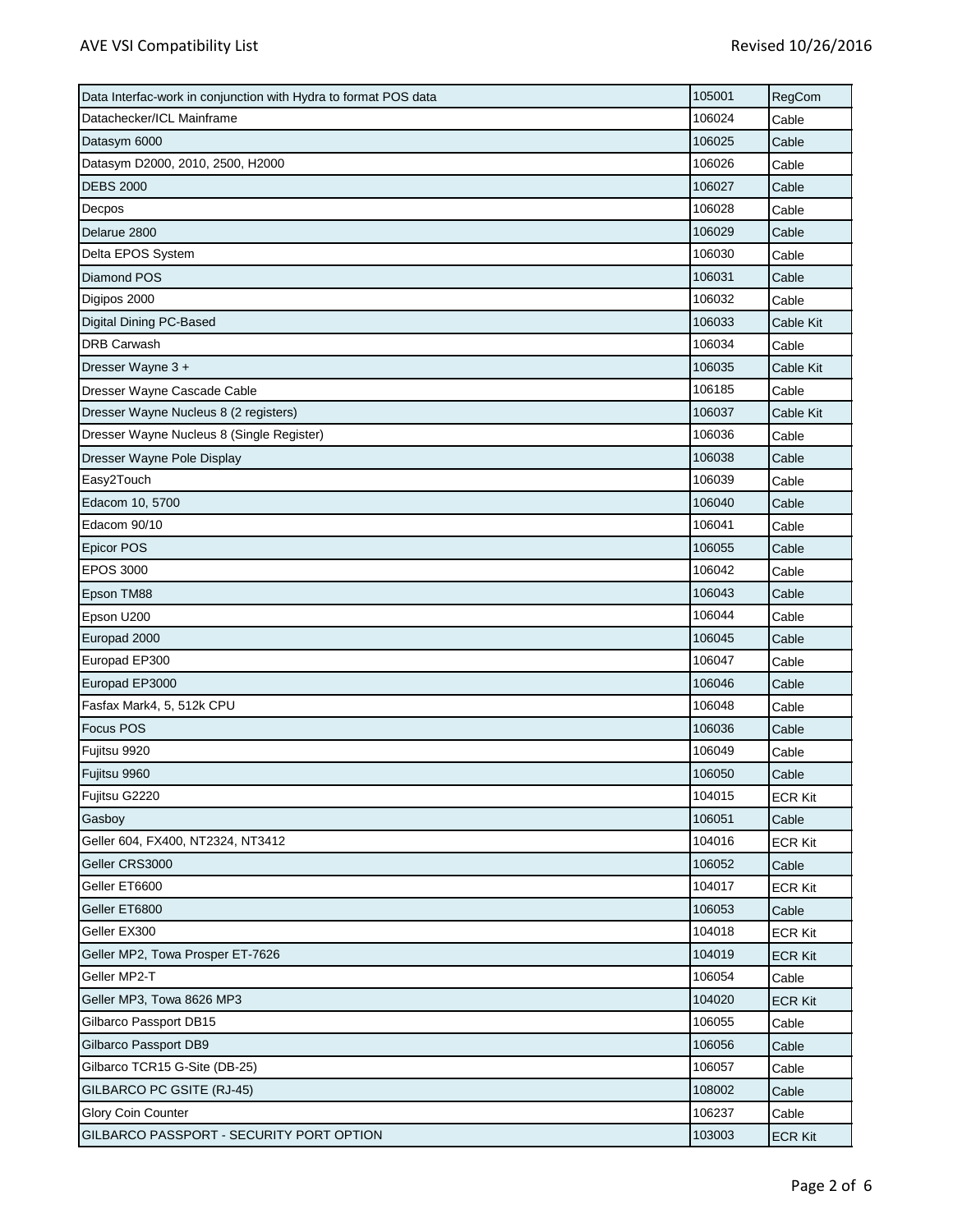| Haven PC                                                             | 106058 | Cable                |
|----------------------------------------------------------------------|--------|----------------------|
| <b>Harbor Touch POS</b>                                              | 106036 | Cable                |
| Hospitality POS PC Based                                             | 106059 | Cable Kit            |
| Huth T400/450                                                        | 106060 | Cable                |
| IBM 3151 Terminal                                                    | 106061 | Cable                |
| IBM 4614 (Exxon)                                                     | 106063 | Cable Kit            |
| IBM 4614 (Sure 1)                                                    | 106062 | Cable                |
| IBM 4680 Network                                                     | 106064 | Cable                |
| <b>IBM RDS</b>                                                       | 106065 | Cable                |
| IBM sure POS 500                                                     | 106066 | Cable                |
| Infogenesys                                                          | 106055 | Cable                |
| Infotouch POS                                                        | 106036 | Cable                |
| JCM Gold 4800, G-381                                                 | 104021 | <b>ECR Kit</b>       |
| JCM Gold G-225                                                       | 104022 | <b>ECR Kit</b>       |
| Jestsort coin counter                                                | 108001 | Cable                |
| Keystroke POS RS-232 interface *** Use #101004 for Network Interface | 106067 | Cable                |
| Liquor POS                                                           | 106188 | Cable                |
| Logic Controls PD-3000                                               | 106068 | Cable                |
| Merit EPOS System                                                    | 106069 | Cable                |
| Merlin MP2                                                           | 106070 | Cable                |
| Microlec 9500                                                        | 106071 | Cable                |
| Microlec Master Series 9500                                          | 106076 | Cable                |
| Micros 3700                                                          | 106073 | Cable                |
| Micros e7                                                            | 102003 | <b>VSIPro Micros</b> |
| Micros E-Mon 8700, 9700                                              | 106074 | Cable                |
| <b>Micros IDN Network</b>                                            | 106075 | Cable                |
| Micros Workstation 5,6                                               | 102003 | <b>VSIPro Micros</b> |
| <b>Mircrolec Master Series</b>                                       | 106072 | Cable                |
| <b>MSD</b>                                                           | 106077 | Cable                |
| Multipoint TCR-10, 20                                                | 106079 | Cable                |
| MVDR-5000 Capture Cable                                              | 106198 | Cable                |
| NCR 2113, 3000                                                       | 106080 | Cable                |
| <b>NCR 2170</b>                                                      | 106081 | Cable                |
| <b>NCR 2557</b>                                                      | 106082 | Cable                |
| <b>NCR 2760</b>                                                      | 106083 | Cable                |
| NCR 7050 Unity with LAN Capture                                      | 106084 | Cable Kit            |
| <b>NCR 7059</b>                                                      | 106085 | Cable                |
| <b>NCR 7197</b>                                                      | 106086 | Cable                |
| <b>NCR 7402</b>                                                      | 106087 | Cable                |
| <b>NCR 7450</b>                                                      | 106088 | Cable                |
| <b>NCR 7452</b>                                                      | 106089 | Cable                |
| <b>NCR 7453Q</b>                                                     | 106090 | Cable                |
| <b>NCR 7454 WS</b>                                                   | 106091 | Cable Kit            |
| <b>NCR 7456</b>                                                      | 106092 | Cable Kit            |
| Nixdorf Beetle L                                                     | 106093 | Cable                |
| Nixdorf POS 2010, RS232                                              | 106094 | Cable Kit            |
| Norand 1200                                                          | 104023 | <b>ECR Kit</b>       |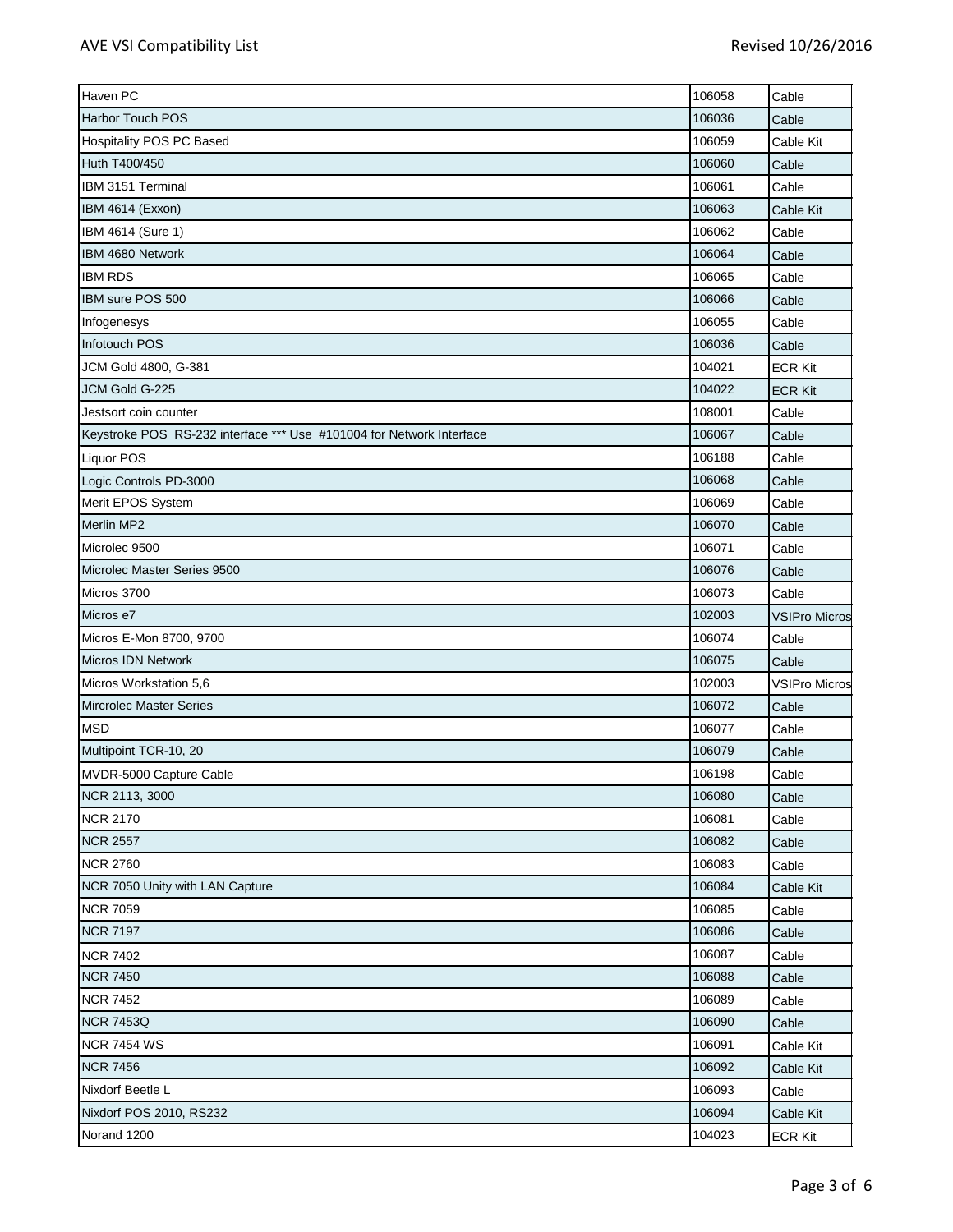| Olivetti POS                                                        | 106095 | Cable          |
|---------------------------------------------------------------------|--------|----------------|
| Olympia 4100                                                        | 106096 | Cable          |
| Omega 2000                                                          | 106097 | Cable          |
| Omron 4601 (RS)                                                     | 106098 | Cable          |
| Omron 4602 (RS)                                                     | 106099 | Cable          |
| Omron 4603 (RS)                                                     | 106100 | Cable          |
| Omron RS12                                                          | 104024 | <b>ECR Kit</b> |
| Omron RS3510                                                        | 104025 | <b>ECR Kit</b> |
| Omron RS-3550, 8550                                                 | 106101 | Cable          |
| Omron RS5555, 5550, 5560                                            | 104026 | <b>ECR Kit</b> |
| P2RS 25 pin Cable                                                   | 106196 | Cable          |
| P2RS Pigtail cable with DVR connection                              | 106199 | Cable          |
| Panasonic 4600, 4610                                                | 106102 | Cable Kit      |
| Panasonic 500                                                       | 106103 | Cable Kit      |
| Panasonic 5000, 5500, 6000, 7500                                    | 106104 | Cable Kit      |
| Panasonic 7000, 7010                                                | 106105 | Cable Kit      |
| Panasonic 8000, 8800                                                | 106106 | Cable Kit      |
| Panasonic GS-750-SW                                                 | 106107 | Cable Kit      |
| Panasonic GS-790 WS                                                 | 106108 | Cable          |
| Par 2000/XP                                                         | 106109 | Cable          |
| Par POS 400                                                         | 106110 | Cable          |
| Paragon Clarity Smartpad                                            | 106111 | Cable          |
| <b>PC</b> America                                                   | 196036 | Cable          |
| POS-POINT OF SALE SOFTWARE ON COMPUTER/ TERMINALVirtually All types | 106036 | Cable          |
| Pioneer POS                                                         | 106218 | Cable          |
| Pole Dsiplays - Logic Controls and many more                        | 106056 | cable          |
| POSI Touch                                                          | 106112 | Cable          |
| Posiflex EPOS                                                       | 106113 | Cable          |
| Positouch                                                           | 106189 | Cable          |
| Prosper ET7626                                                      | 104027 | <b>ECR Kit</b> |
| Prosper ET826                                                       | 106114 | Cable          |
| Quest VME40X                                                        | 106115 | Cable          |
| Quickbooks POS                                                      | 106116 | Cable Kit      |
| Quickbooks POS - DB9 cable only                                     | 106206 | Cable          |
| Radiant M100, 1220, 1510                                            | 106117 | Cable Kit      |
| Radiant M100, 1220, 1510                                            | 106191 | Cable          |
| Regit                                                               | 106036 | Cable          |
| Restaurant Pro Express - PC America                                 | 106036 | Cable          |
| Riva EPOS System                                                    | 106118 | Cable          |
| Ruby Saphire Virtual Printer Cable                                  | 106182 | Cable          |
| <b>RETALLIX</b>                                                     | 106055 | Cable          |
| Ruby Saphire, Gemstone, Topaz                                       | 106119 | Cable Kit      |
| SAM4S 200-900 Series RJ-45 port                                     | 106190 | Cable          |
| SAM4S 285M, 380M, 390M DB-9 port                                    | 106206 | Cable          |
| SAM4s 5100, 5115, 5140, 46XX, 6500, 6540                            | 104028 | <b>ECR Kit</b> |
| SAM4s 5200, 5215, 5240                                              | 106120 | Cable          |
| SAM4s 920,925,940,945 DB-9 port                                     | 106206 | Cable          |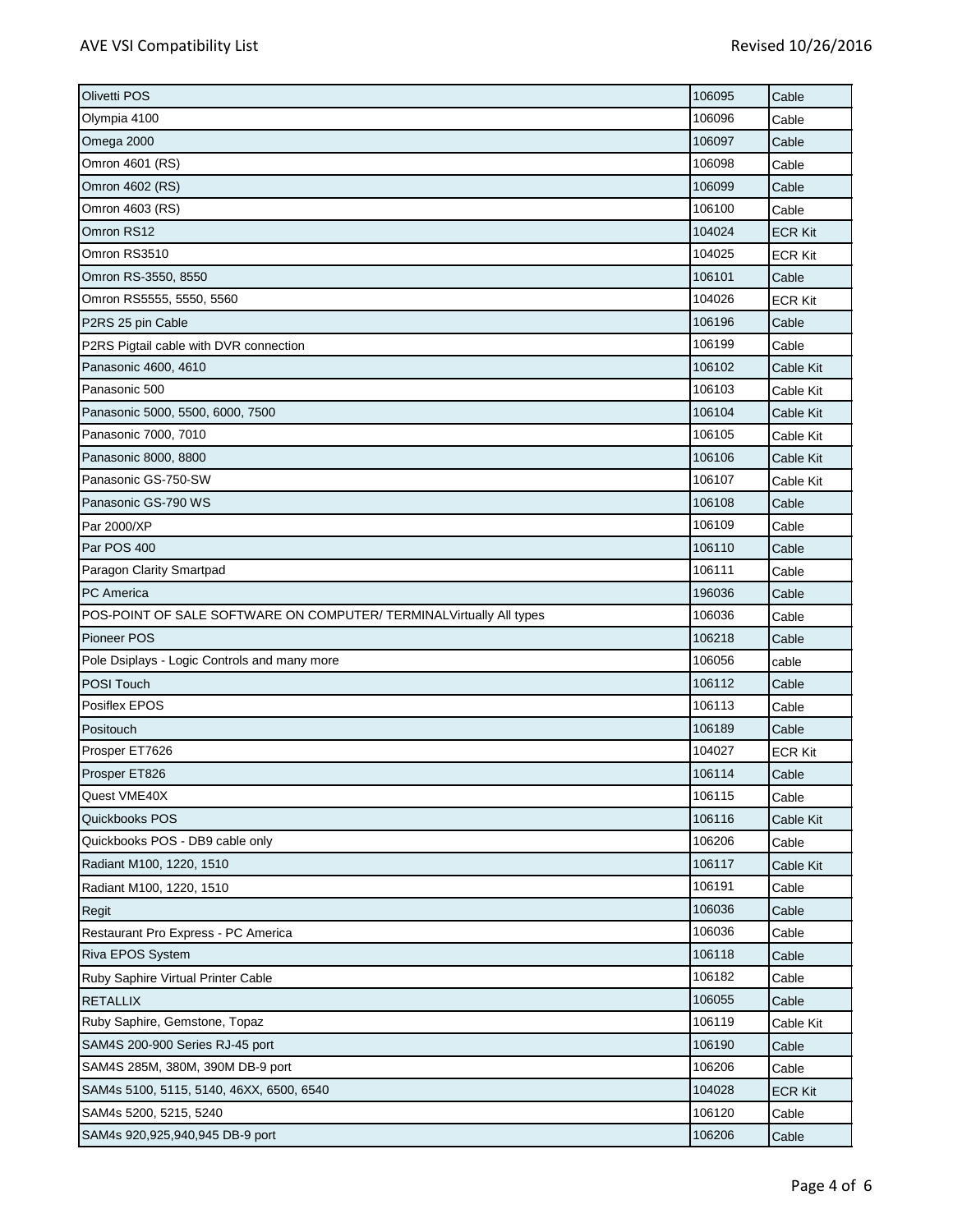| SAM4S SPS 320,340,345, DB-9 port                               | 106206 | Cable          |
|----------------------------------------------------------------|--------|----------------|
| SAM4S SPS 520 FT, 520RT, 530FT, 530RT DB-9 port                | 106206 | Cable          |
| SAM4S SPS1000,2000 DB-9 port                                   | 106206 | Cable          |
| Samsung 6500, 6540                                             | 106121 | Cable Kit      |
| Samsung 7000 DB9 port Cable                                    | 106192 | Cable          |
| Samsung 7000 RJ-45 port cable                                  | 106190 | Cable          |
| Samsung EPOS System                                            | 106122 | Cable          |
| Samsung ER650                                                  | 106123 | Cable          |
| Samsung SER7000, SER7040                                       | 106124 | Cable Kit      |
| Samsung SPS 1000                                               | 106125 | Cable Kit      |
| Samsung SPS 1000, 2000 RJ-45 port                              | 106200 | Cable          |
| Sanyo 425                                                      | 106126 | Cable          |
| Sanyo 635, 645                                                 | 106127 | Cable          |
| Sanyo 690, 691, 692                                            | 106128 | Cable          |
| Sanyo 700, 710, 720                                            | 106129 | Cable          |
| Scale House 2000                                               | 106130 | Cable          |
| Schlumberger 1000, 2000, 3000, etc.                            | 106131 | Cable          |
| Schlumberger Fuel POS                                          | 106132 | Cable          |
| Sharp 1911, ER-1920/1, ER-1970                                 | 104029 | <b>ECR Kit</b> |
| Sharp 2908                                                     | 104030 | <b>ECR Kit</b> |
| <b>Sharp 2920</b>                                              | 104031 | <b>ECR Kit</b> |
| Sharp 3220, 3221                                               | 106133 | Cable          |
| Sharp 4000, 4500                                               | 106134 | Cable          |
| Sharp ER-1772S                                                 | 104032 | ECR Kit        |
| Sharp ER-1875                                                  | 104033 | <b>ECR Kit</b> |
| Sharp ER-3100, 3110, 3115                                      | 104034 | <b>ECR Kit</b> |
| Sharp ER-A310                                                  | 104035 | <b>ECR Kit</b> |
| Sharp ER-A330                                                  | 104036 | <b>ECR Kit</b> |
| Sharp ER-A410, ER-A420, 450T, A520, A530                       | 106135 | Cable          |
| Sharp ER-A440, A460, A470                                      | 104037 | <b>ECR Kit</b> |
| Sharp ER-A750                                                  | 106136 | Cable Kit      |
| Sharp ER-A770                                                  | 106137 | Cable          |
| Sharp UP3000/3300, UP3301                                      | 106138 | Cable Kit      |
| Sharp UP600/700                                                | 106139 | Cable Kit      |
| Sicom                                                          | 106140 | Cable          |
| SP-300, 8540                                                   | 106141 | Cable          |
| Star TSP200 Printer                                            | 106142 | Cable          |
| Suntronic 890, 891, 960, 2000                                  | 106143 | Cable          |
| Super Salon POS                                                | 106056 | Cable          |
| Swintec 2250                                                   | 106144 | Cable          |
| Synchronics POS V12, V6.0                                      | 106145 | Cable          |
| TEC 1050, 1060                                                 | 106146 | Cable          |
| TEC 1100, 1190                                                 | 106147 | Cable          |
| TEC 1190, 1400                                                 | 106148 | Cable          |
| <b>TEC 1300</b>                                                | 104038 | <b>ECR Kit</b> |
| TEC 1450, 1650, 1600, 1700, 1900, TEC MA-1450, MA-1650/FS-1650 | 104040 | <b>ECR Kit</b> |
| <b>TEC 1535</b>                                                | 106150 | Cable          |